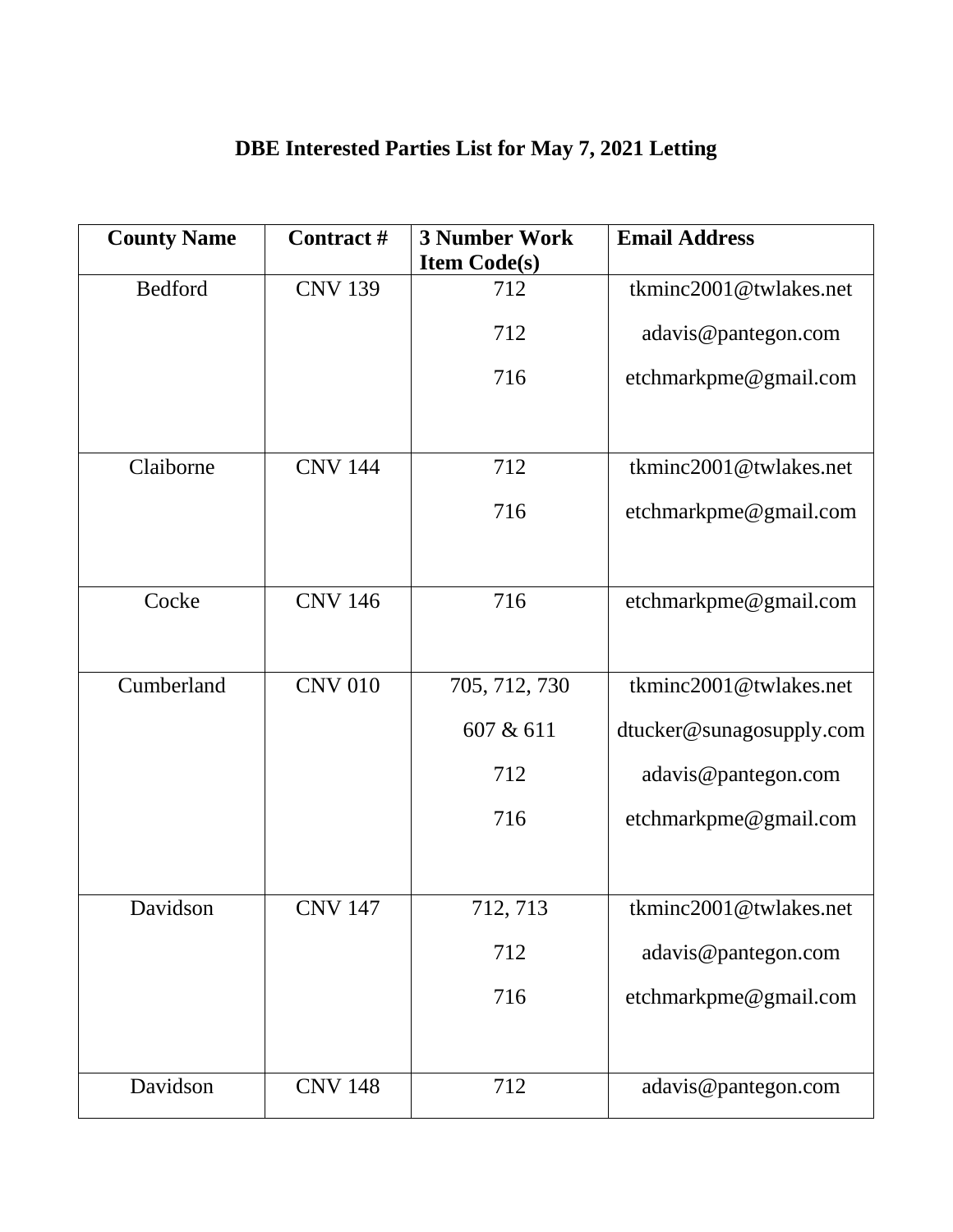| <b>County Name</b> | Contract#      | <b>3 Number Work</b><br><b>Item Code(s)</b> | <b>Email Address</b>     |
|--------------------|----------------|---------------------------------------------|--------------------------|
| Davidson           | <b>CNV 150</b> | 712                                         | adavis@pantegon.com      |
| Davidson           | <b>CNV 151</b> | 712                                         | adavis@pantegon.com      |
| Davidson           | <b>CNV 154</b> | 712                                         | adavis@pantegon.com      |
| Davidson           | <b>CNV 206</b> | 712, 713                                    | tkminc2001@twlakes.net   |
|                    |                | 712                                         | adavis@pantegon.com      |
|                    |                | 716                                         | etchmarkpme@gmail.com    |
|                    |                |                                             |                          |
| Dickson            | <b>CNV 086</b> | 712                                         | tkminc2001@twlakes.net   |
|                    |                | 712                                         | adavis@pantegon.com      |
|                    |                | 716                                         | etchmarkpme@gmail.com    |
|                    |                |                                             |                          |
| Fayette            | <b>CNV 209</b> | 712                                         | adavis@pantegon.com      |
| Fentress           | <b>CNV 152</b> | 712, 713                                    | tkminc2001@twlakes.net   |
|                    |                | 712                                         | adavis@pantegon.com      |
|                    |                | 716                                         | etchmarkpme@gmail.com    |
|                    |                |                                             |                          |
| Hamilton           | <b>CNV 088</b> | 611                                         | dtucker@sunagosupply.com |
|                    |                | 712                                         | adavis@pantegon.com      |
|                    |                | 716                                         | etchmarkpme@gmail.com    |
|                    |                |                                             |                          |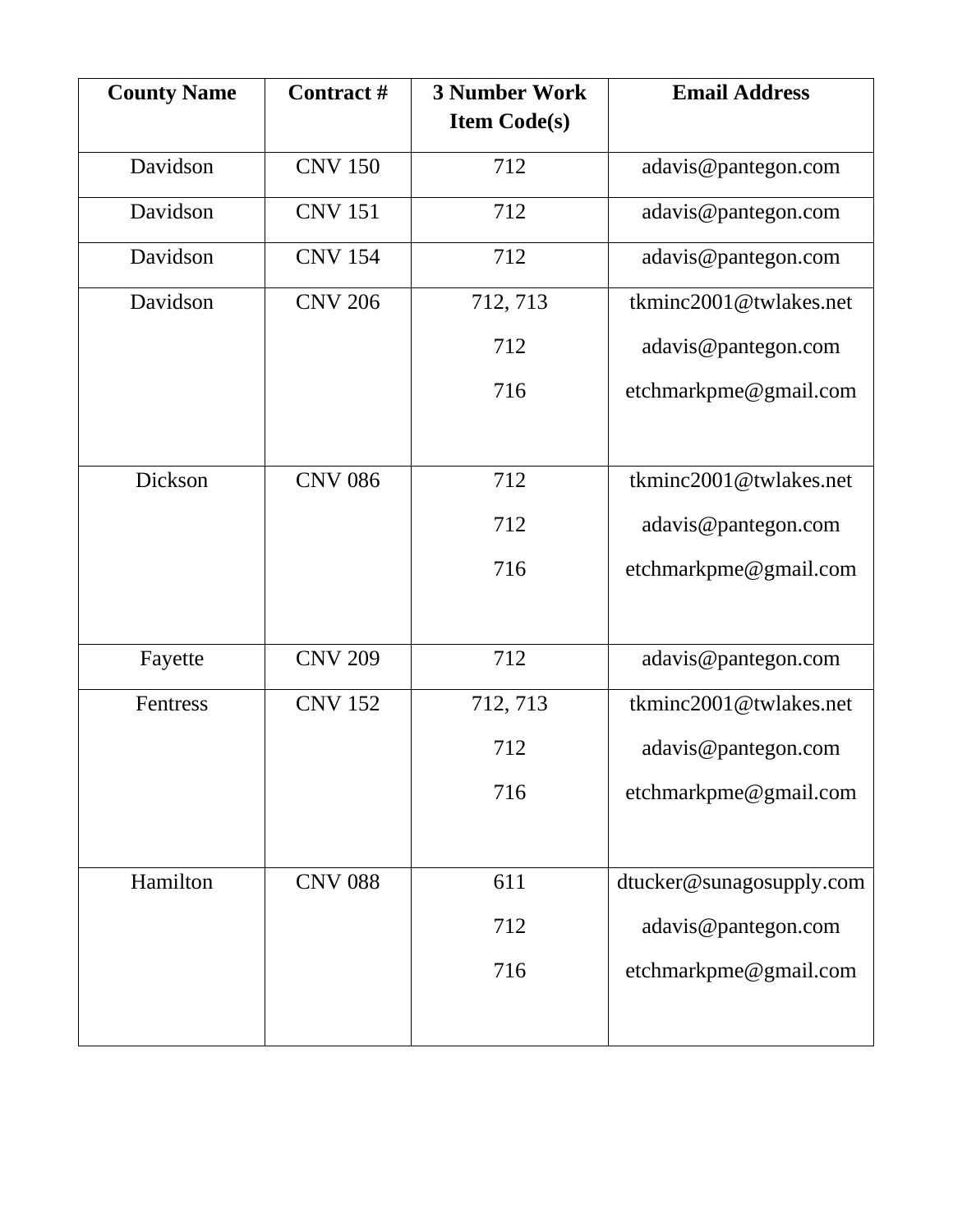| <b>County Name</b> | Contract#      | <b>3 Number Work</b><br><b>Item Code(s)</b> | <b>Email Address</b>   |
|--------------------|----------------|---------------------------------------------|------------------------|
|                    |                |                                             |                        |
| Hamilton           | <b>CNV 155</b> | 712, 713                                    | tkminc2001@twlakes.net |
|                    |                | 712                                         | adavis@pantegon.com    |
|                    |                | 716                                         | etchmarkpme@gmail.com  |
|                    |                |                                             |                        |
| Hamilton           | <b>CNV 156</b> | 712                                         | adavis@pantegon.com    |
| Hamilton           | <b>CNV 157</b> | 712                                         | adavis@pantegon.com    |
| Hardeman           | <b>CNV 158</b> | 712                                         | adavis@pantegon.com    |
|                    |                | 716                                         | etchmarkpme@gmail.com  |
|                    |                |                                             |                        |
| Hardin             | <b>CNV 159</b> | 712                                         | adavis@pantegon.com    |
| Henderson          | <b>CNV 135</b> | 712                                         | adavis@pantegon.com    |
|                    |                | 716                                         | etchmarkpme@gmail.com  |
|                    |                |                                             |                        |
| Henderson          | <b>CNV 160</b> | 712                                         | adavis@pantegon.com    |
| Hickman            | <b>CNV 161</b> | 712                                         | adavis@pantegon.com    |
|                    |                | 716                                         | etchmarkpme@gmail.com  |
|                    |                |                                             |                        |
| Johnson            | <b>CNV 162</b> | 716                                         | etchmarkpme@gmail.com  |
|                    |                |                                             |                        |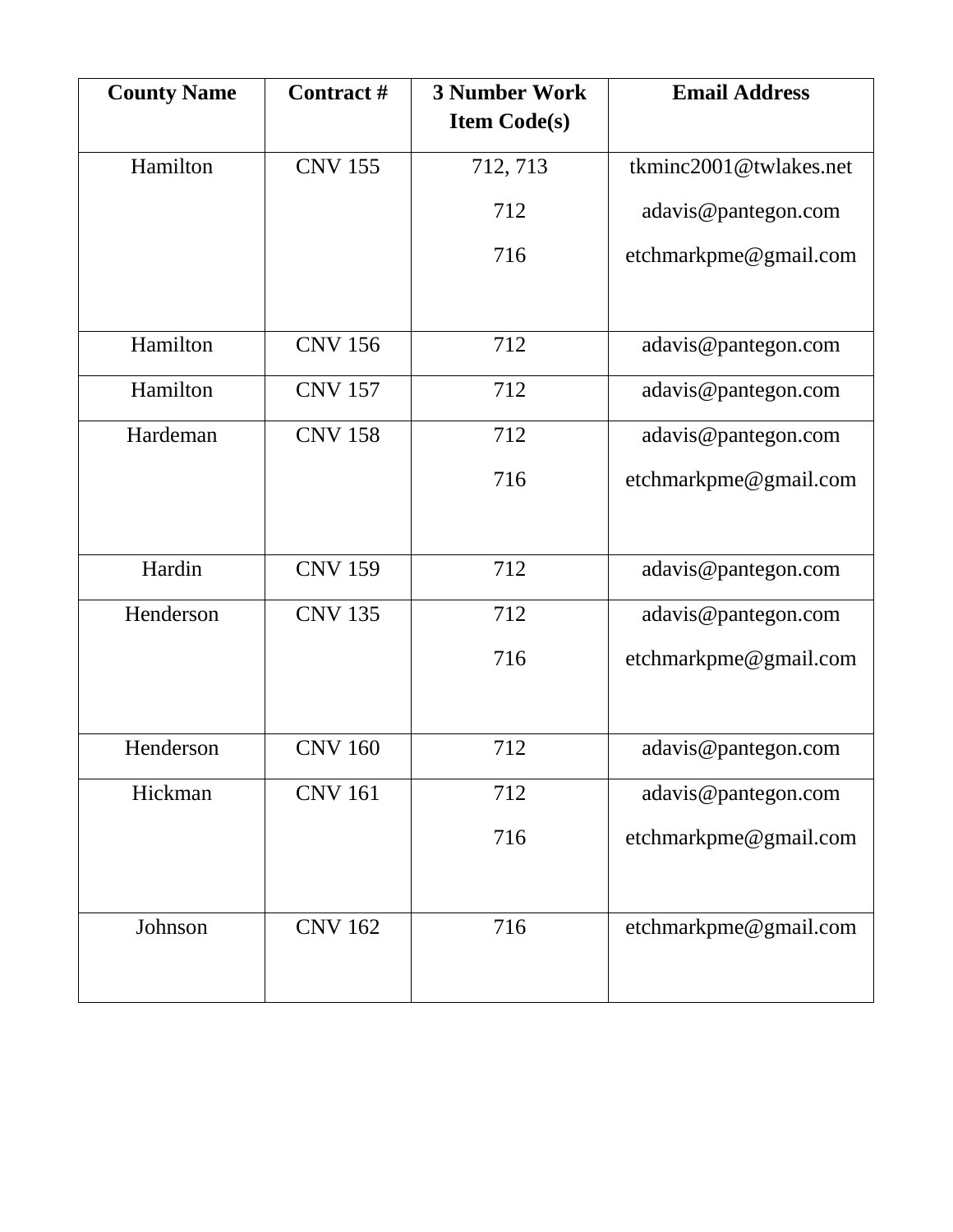| <b>County Name</b> | Contract#      | <b>3 Number Work</b><br><b>Item Code(s)</b> | <b>Email Address</b>   |
|--------------------|----------------|---------------------------------------------|------------------------|
| Knox               | <b>CNV 165</b> | 712                                         | tkminc2001@twlakes.net |
|                    |                |                                             |                        |
|                    |                | 716                                         | etchmarkpme@gmail.com  |
|                    |                |                                             |                        |
| Lewis & Wayne      | <b>CNV 166</b> | 716                                         | etchmarkpme@gmail.com  |
|                    |                |                                             |                        |
| Lincoln            | <b>CNV 168</b> | 712                                         | tkminc2001@twlakes.net |
|                    |                | 716                                         | etchmarkpme@gmail.com  |
|                    |                |                                             |                        |
| Lincoln & Moore    | <b>CNV 167</b> | 712                                         | tkminc2001@twlakes.net |
|                    |                | 712                                         | adavis@pantegon.com    |
|                    |                | 716                                         | etchmarkpme@gmail.com  |
|                    |                |                                             |                        |
| Loudon             | <b>CNV 169</b> | 712                                         | tkminc2001@twlakes.net |
|                    |                | 716                                         | etchmarkpme@gmail.com  |
|                    |                |                                             |                        |
| Macon              | <b>CNV 173</b> | 712                                         | tkminc2001@twlakes.net |
|                    |                | 712                                         | adavis@pantegon.com    |
|                    |                | 716                                         | etchmarkpme@gmail.com  |
|                    |                |                                             |                        |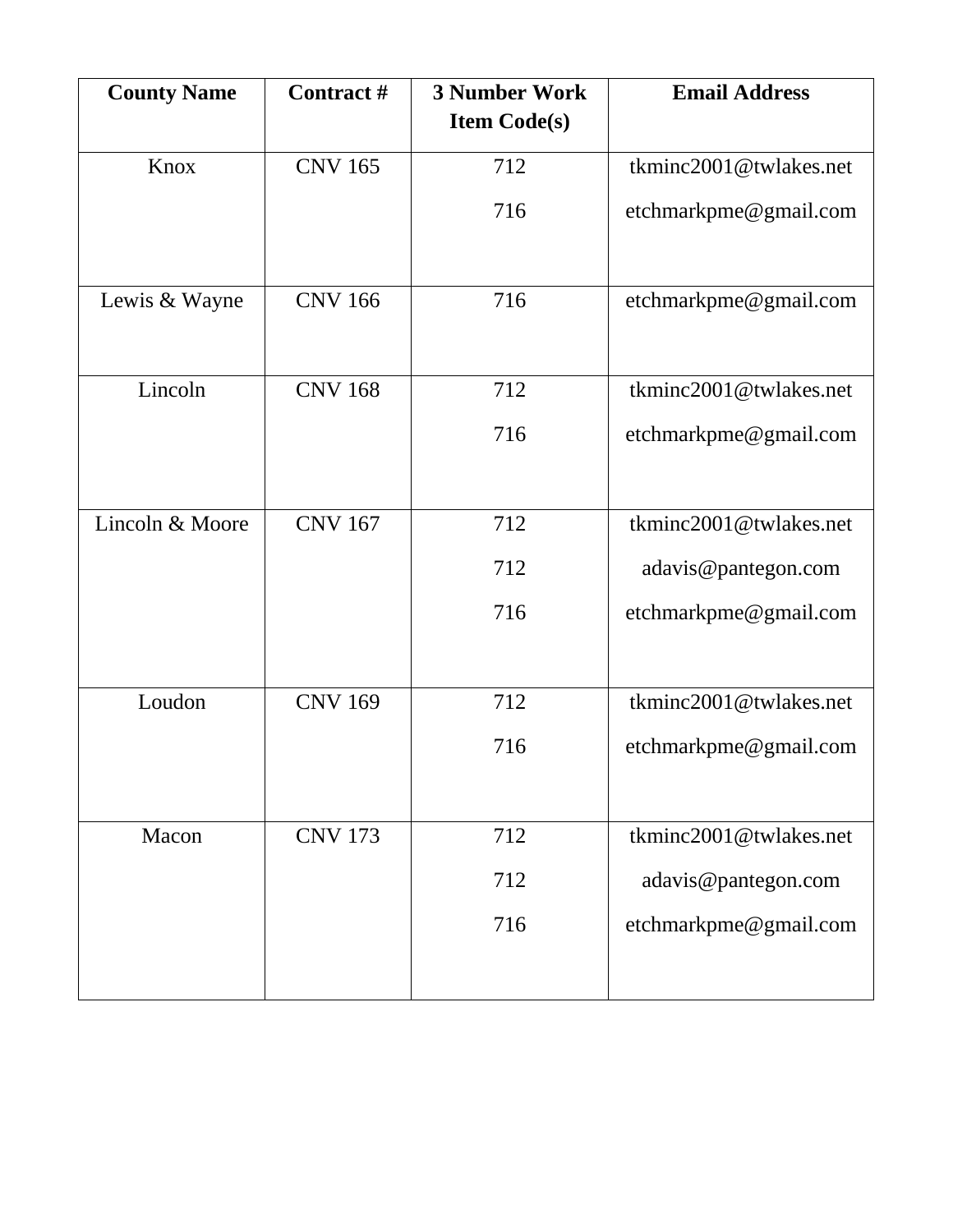| <b>County Name</b> | <b>Contract#</b> | <b>3 Number Work</b> | <b>Email Address</b>     |
|--------------------|------------------|----------------------|--------------------------|
|                    |                  | <b>Item Code(s)</b>  |                          |
| Marion &           | <b>CNV 174</b>   | 712, 713             | tkminc2001@twlakes.net   |
| Sequatchie         |                  | 716                  | etchmarkpme@gmail.com    |
|                    |                  |                      |                          |
| Maury              | <b>CNV 176</b>   | 705, 712, 713        | tkminc2001@twlakes.net   |
|                    |                  | 607 & 611            | dtucker@sunagosupply.com |
|                    |                  | 716                  | etchmarkpme@gmail.com    |
|                    |                  |                      |                          |
| Maury              | <b>CNV 178</b>   | 712, 713             | tkminc2001@twlakes.net   |
|                    |                  | 712                  | adavis@pantegon.com      |
|                    |                  | 716                  | etchmarkpme@gmail.com    |
|                    |                  |                      |                          |
| McMinn             | <b>CNV 171</b>   | 712, 713             | tkminc2001@twlakes.net   |
|                    |                  | 716                  | etchmarkpme@gmail.com    |
|                    |                  |                      |                          |
| McNairy            | <b>CNV172</b>    | 712                  | adavis@pantegon.com      |
|                    |                  | 716                  | etchmarkpme@gmail.com    |
|                    |                  |                      |                          |
| Meigs              | <b>CNV 177</b>   | 712, 713             | tkminc2001@twlakes.net   |
|                    |                  | 712                  | adavis@pantegon.com      |
|                    |                  | 716                  | etchmarkpme@gmail.com    |
|                    |                  |                      |                          |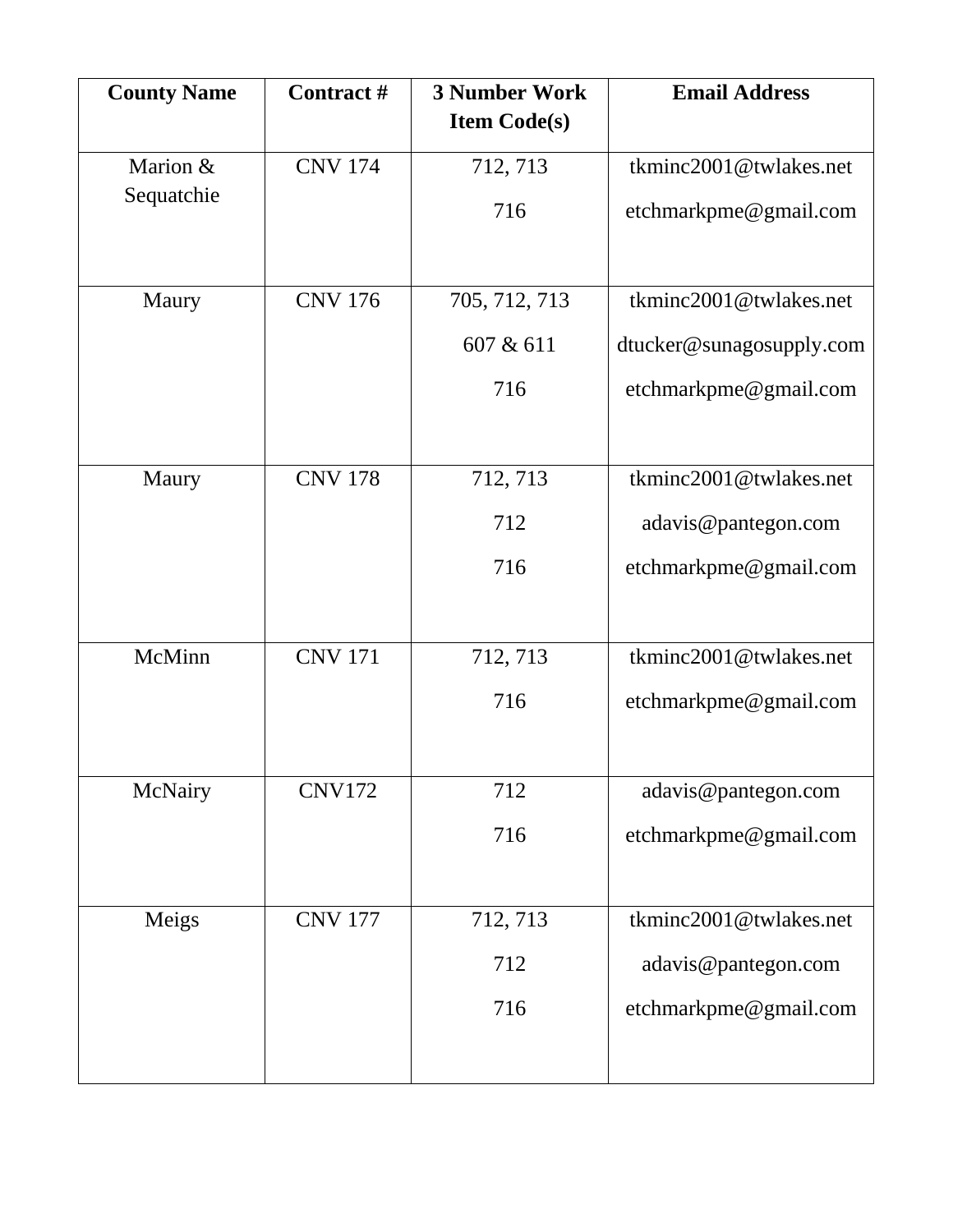| <b>County Name</b> | Contract#      | <b>3 Number Work</b><br><b>Item Code(s)</b> | <b>Email Address</b>     |
|--------------------|----------------|---------------------------------------------|--------------------------|
| Meigs & Rhea       | <b>CNV 204</b> | 712, 713                                    | tkminc2001@twlakes.net   |
|                    |                | 712                                         | adavis@pantegon.com      |
|                    |                | 716                                         | etchmarkpme@gmail.com    |
|                    |                |                                             |                          |
| Monroe             | <b>CNV 065</b> | 712                                         | tkminc2001@twlakes.net   |
|                    |                | 607 & 611                                   | dtucker@sunagosupply.com |
|                    |                | 716                                         | etchmarkpme@gmail.com    |
|                    |                |                                             |                          |
| Montgomery         | <b>CNV 201</b> | 712                                         | tkminc2001@twlakes.net   |
|                    |                | 712                                         | adavis@pantegon.com      |
|                    |                | 716                                         | etchmarkpme@gmail.com    |
|                    |                |                                             |                          |
| Morgan             | <b>CNV 179</b> | 712                                         | adavis@pantegon.com      |
|                    |                | 716                                         | etchmarkpme@gmail.com    |
|                    |                |                                             |                          |
| Obion              | <b>CNV 183</b> | 712                                         | adavis@pantegon.com      |
|                    |                | 716                                         | etchmarkpme@gmail.com    |
|                    |                |                                             |                          |
| Overton            | <b>CNV 181</b> | 712, 713                                    | tkminc2001@twlakes.net   |
|                    |                | 712                                         | adavis@pantegon.com      |
|                    |                | 716                                         | etchmarkpme@gmail.com    |
|                    |                |                                             |                          |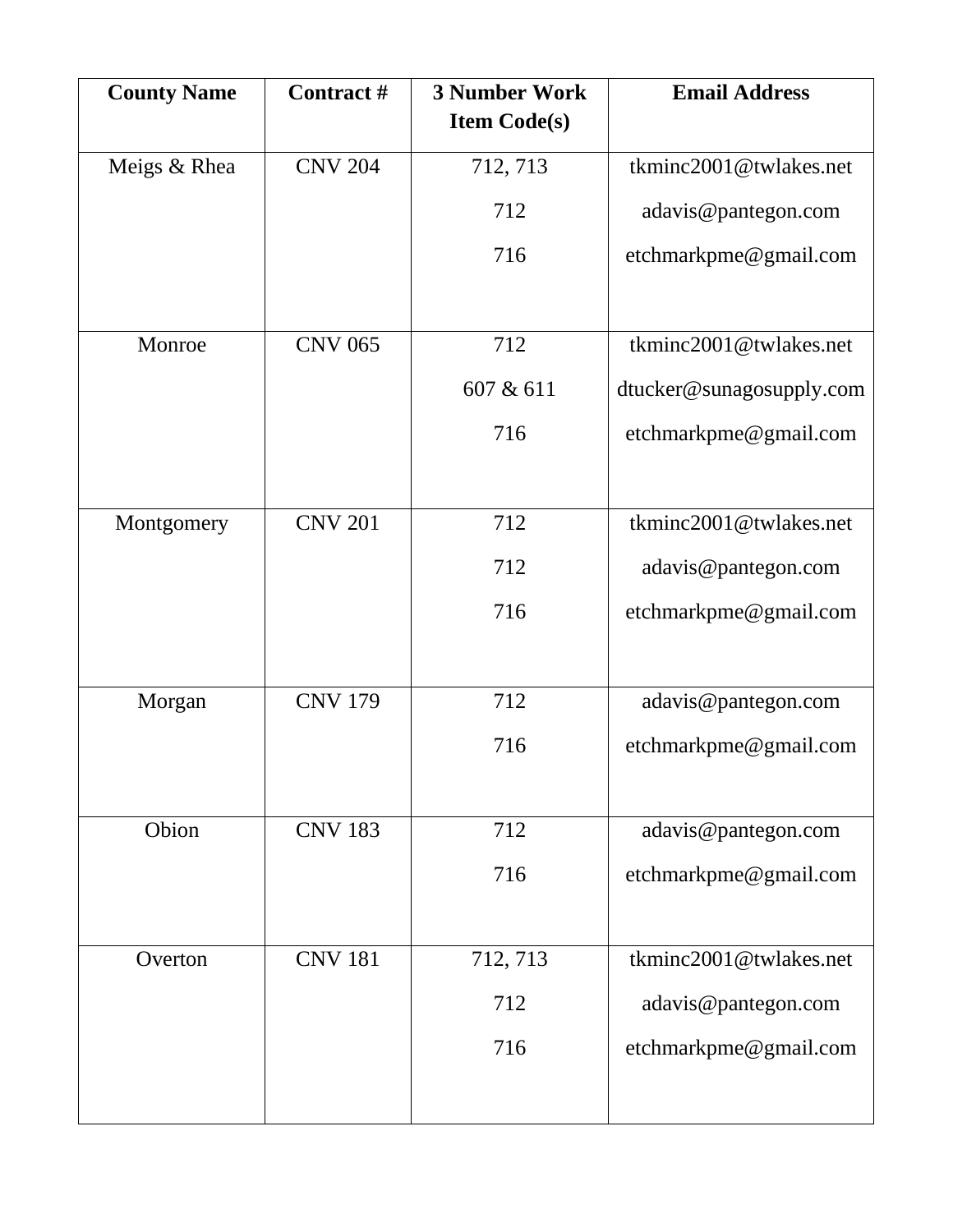| <b>County Name</b> | Contract #     | <b>3 Number Work</b><br><b>Item Code(s)</b> | <b>Email Address</b>   |
|--------------------|----------------|---------------------------------------------|------------------------|
|                    |                |                                             |                        |
| Polk               | <b>CNV 200</b> | 712, 713                                    | tkminc2001@twlakes.net |
|                    |                | 716                                         | etchmarkpme@gmail.com  |
|                    |                |                                             |                        |
| Rhea               | <b>CNV 182</b> | 712, 713                                    | tkminc2001@twlakes.net |
|                    |                | 712                                         | adavis@pantegon.com    |
|                    |                | 716                                         | etchmarkpme@gmail.com  |
|                    |                |                                             |                        |
| Rhea               | <b>CNV 100</b> | 712, 713                                    | tkminc2001@twlakes.net |
|                    |                | 712                                         | adavis@pantegon.com    |
|                    |                | 716                                         | etchmarkpme@gmail.com  |
|                    |                |                                             |                        |
| Rutherford         | <b>CNV 185</b> | 712                                         | adavis@pantegon.com    |
| Scott              | <b>CNV 199</b> | 716                                         | etchmarkpme@gmail.com  |
|                    |                |                                             |                        |
| Shelby             | <b>CNV 186</b> | 712                                         | adavis@pantegon.com    |
|                    |                | 716                                         | etchmarkpme@gmail.com  |
|                    |                |                                             |                        |
| Shelby             | <b>CNV 210</b> | 712                                         | adavis@pantegon.com    |
|                    |                | 716                                         | etchmarkpme@gmail.com  |
|                    |                |                                             |                        |
| Scott              | <b>CNV 199</b> | 712                                         | tkminc2001@twlakes.net |